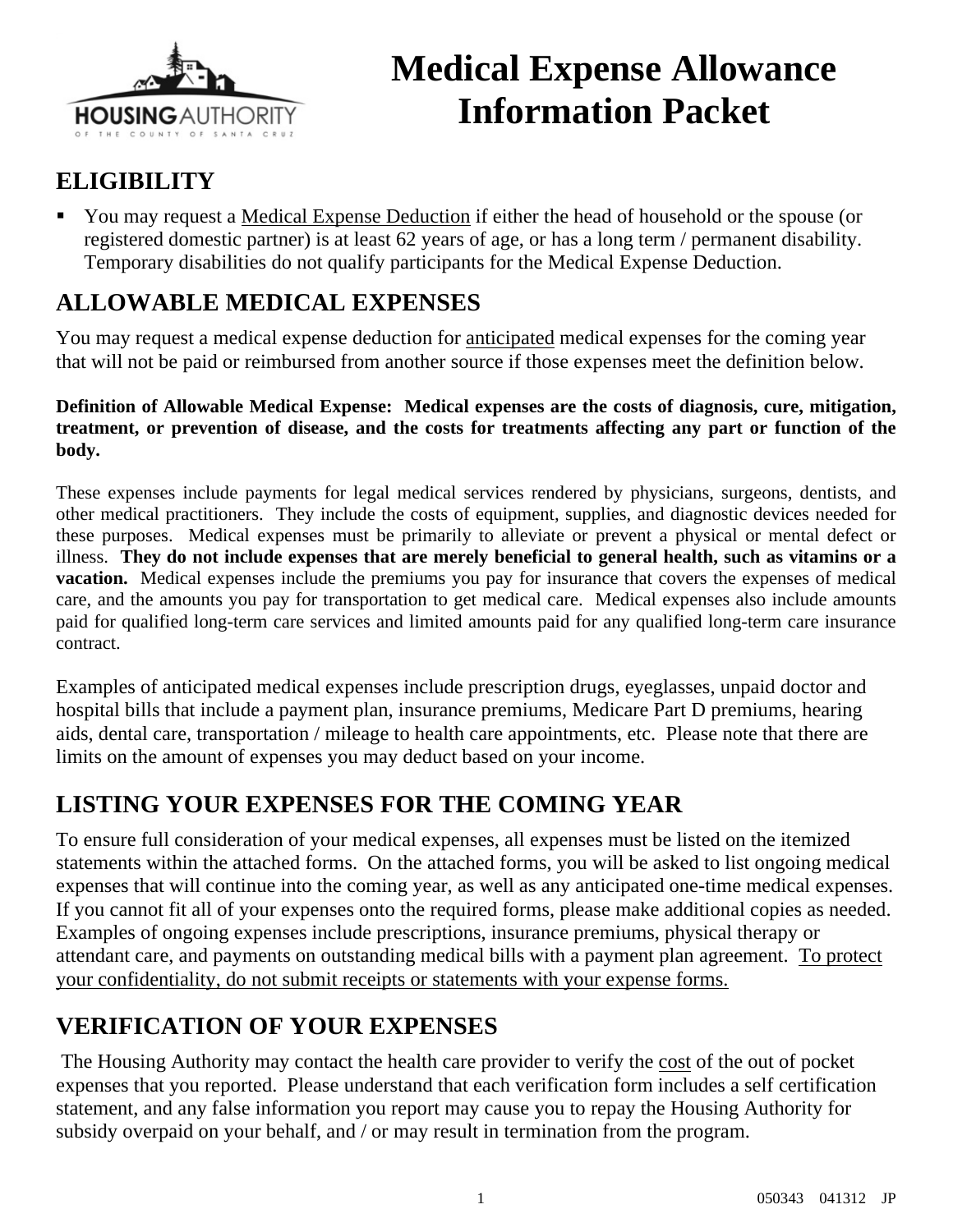### **HOW TO COMPLETE THE FORMS**

- 1. First, review the attached forms. There are separate forms for different kinds of expenses. Therefore, there are forms for:
	- a. Medications Use this form for prescription and over the counter medications.
	- b. Health Care Appointments and Payment Plans Use this form for any regular, ongoing appointments or unpaid balances that you are paying off with a payment plan.
	- *c.* Medical Insurance Premiums Use this form for your insurance premiums. *For this form only, please include a copy of your bill, or other proof of payment.*
	- d. Anticipated One Time Expenses Use this form for one time expenses that you anticipate for the next twelve months. Many medical expenses cannot be anticipated. However, some expenses such as eyeglasses, hearing aides, and dental work can sometimes be anticipated.
	- e. Transportation / Mileage to health care appointments
- 2. When all of the forms are complete you must sign the bottom of the forms, certifying that all of the information is true, correct, and complete, and that you will not be reimbursed for the expenses.
- 3. Submit the completed forms to the Housing Authority. The Housing Authority will review each of your expenses to determine if they are allowable. Please understand that the Housing Authority cannot review your expenses or begin any deductions unless we receive all of the required documentation by the due date established in the cover letter. Therefore, it is in your best interest to submit completed and signed forms to the Housing Authority as soon as possible. If you do not submit all required documentation by the due date established in the cover letter, the Housing Authority will not be able to process your medical expenses with this year's annual re-examination. In such cases, you will not have any other opportunities to provide documentation of your medical expenses until your next annual re-examination next year.

### **HOW MEDICAL EXPENSES IMPACT YOUR PORTION OF RENT**

The Housing Authority will review and evaluate each of the medical expenses that you list, to determine whether or not they meet the criteria above and have been sufficiently verified. Some or all of your expenses may be determined not to be allowable. Allowable costs will be added up, and the portion of your allowable expenses that exceeds three percent of your annual income will be deducted from your income for the purpose of determining your rent. Therefore, if your medical expenses are very small in proportion to your income, you may not receive any medical allowance at all. The final amount of the medical expense allowance will appear on the rent change notice that you receive.

*If you need additional information, please call the Information Center at (831) 454-9455 ext.711 (Si desea una traduccion de esta carta, por favor llame al (831) 454-9455 ext. 711)*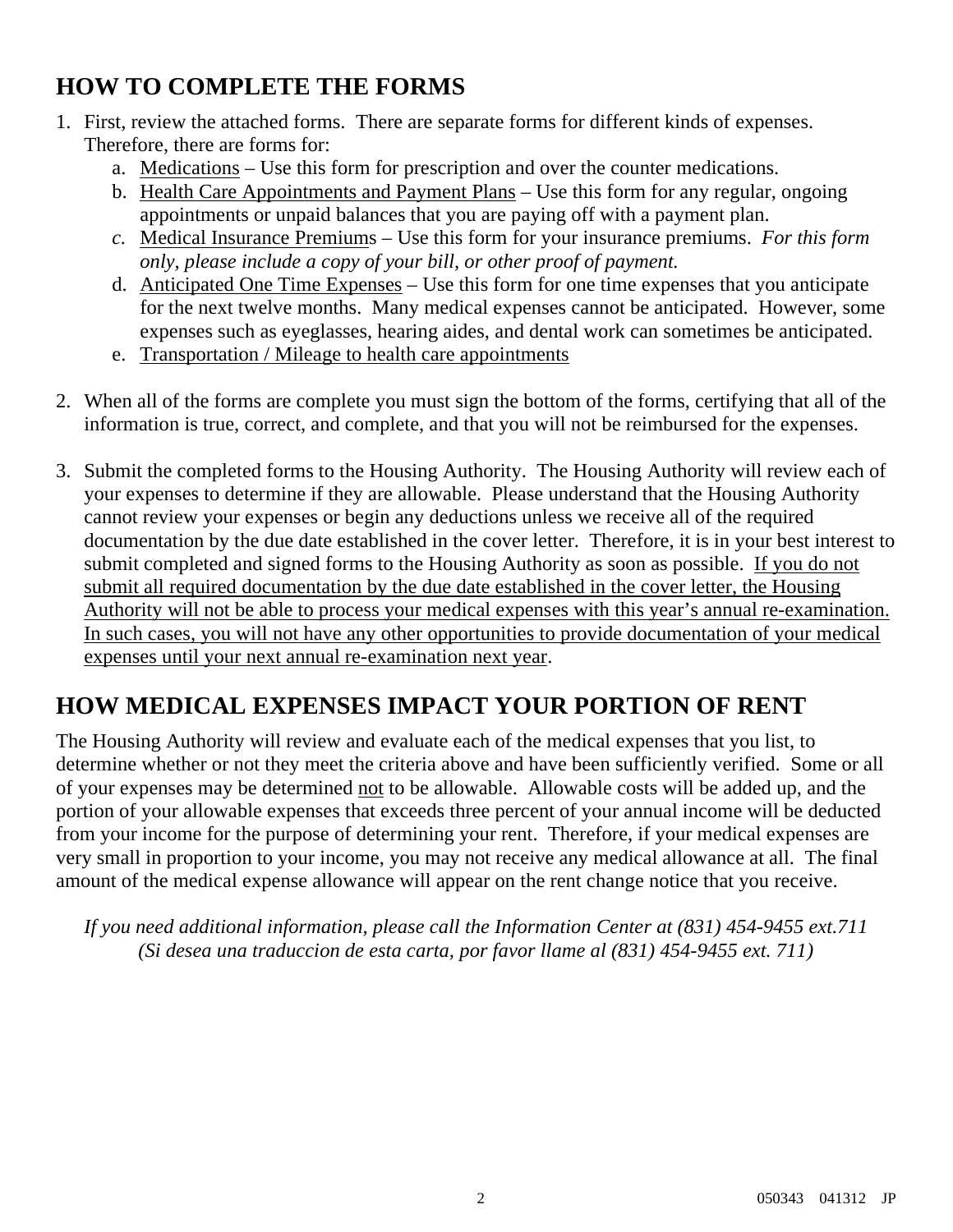

### **MEDICAL EXPENSE VERIFICATION FORM** *Out of Pocket / Unreimbursed Expenses for: MEDICATIONS*

Head of Household: \_\_\_\_\_\_\_\_\_\_\_\_\_\_\_\_\_\_\_\_\_\_\_\_\_\_\_\_\_\_\_\_\_\_\_\_\_\_\_\_\_\_\_\_\_\_\_ Tenant ID: \_\_\_\_\_\_\_\_\_\_\_\_\_\_\_\_\_\_\_\_\_

Use the form below to record information about each medication that you have an ongoing prescription for, which you will not be reimbursed for, and which you pay out of pocket.

#### **Definition of Allowable Medical Expense: Medical expenses are the costs of diagnosis, cure, mitigation, treatment, or prevention of disease, and the costs for treatments affecting any part or function of the body.**

These expenses include payments for legal medical services rendered by physicians, surgeons, dentists, and other medical practitioners. They include the costs of equipment, supplies, and diagnostic devices needed for these purposes. Medical expenses must be primarily to alleviate or prevent a physical or mental defect or illness. **They do not include expenses that are merely beneficial to general health, such as vitamins or a vacation.** Medical expenses include the premiums you pay for insurance that covers the expenses of medical care, and the amounts you pay for transportation to get medical care. Medical expenses also include amounts paid for qualified long-term care services and limited amounts paid for any qualified long-term care insurance contract.**.**

| <b>Item</b>                                                                                                                                                                                                                                                                                                                                           | <b>Name Of Family</b><br><b>Member</b> | <b>Type of Medical Expense</b>       | # of Times Per<br>Year                                                                                                                                                                                                                                                                                                                                                                                       | <b>Family Cost per</b><br><b>Purchase</b> | Housing<br><b>Authority Use</b> |  |
|-------------------------------------------------------------------------------------------------------------------------------------------------------------------------------------------------------------------------------------------------------------------------------------------------------------------------------------------------------|----------------------------------------|--------------------------------------|--------------------------------------------------------------------------------------------------------------------------------------------------------------------------------------------------------------------------------------------------------------------------------------------------------------------------------------------------------------------------------------------------------------|-------------------------------------------|---------------------------------|--|
| 1.                                                                                                                                                                                                                                                                                                                                                    |                                        | Prescription $\Box$ Over the Counter |                                                                                                                                                                                                                                                                                                                                                                                                              |                                           |                                 |  |
| $\Box$ Yes $\Box$ No<br>Does the expense meet the definition of an allowable medication, as defined above?<br>I hereby certify that the person named above receives an allowable medication on an ongoing basis, and<br>that the frequency of purchase and <u>un-reimbursed</u> family cost per purchase are accurate to the best of my<br>knowledge. |                                        |                                      |                                                                                                                                                                                                                                                                                                                                                                                                              |                                           |                                 |  |
| a. Pharmacy / Office: $\qquad \qquad$                                                                                                                                                                                                                                                                                                                 |                                        |                                      |                                                                                                                                                                                                                                                                                                                                                                                                              |                                           |                                 |  |
|                                                                                                                                                                                                                                                                                                                                                       |                                        |                                      | Phone: $\frac{1}{\sqrt{1-\frac{1}{2}}\sqrt{1-\frac{1}{2}}\sqrt{1-\frac{1}{2}}\sqrt{1-\frac{1}{2}}\sqrt{1-\frac{1}{2}}\sqrt{1-\frac{1}{2}}\sqrt{1-\frac{1}{2}}\sqrt{1-\frac{1}{2}}\sqrt{1-\frac{1}{2}}\sqrt{1-\frac{1}{2}}\sqrt{1-\frac{1}{2}}\sqrt{1-\frac{1}{2}}\sqrt{1-\frac{1}{2}}\sqrt{1-\frac{1}{2}}\sqrt{1-\frac{1}{2}}\sqrt{1-\frac{1}{2}}\sqrt{1-\frac{1}{2}}\sqrt{1-\frac{1}{2}}\sqrt{1-\frac{1}{2$ |                                           |                                 |  |
|                                                                                                                                                                                                                                                                                                                                                       |                                        | c. Type of health care provider:     |                                                                                                                                                                                                                                                                                                                                                                                                              |                                           |                                 |  |

I hereby certify that this information is true, correct, and complete, and that I have not been, and will not be reimbursed for any portion of the expenses listed above. **Warning – Title 18 Section 1001 of the United States Code states that any person would be guilty of a felony for knowingly and willingly making false or fraudulent statements to any department or agency of the United States.** 

*x*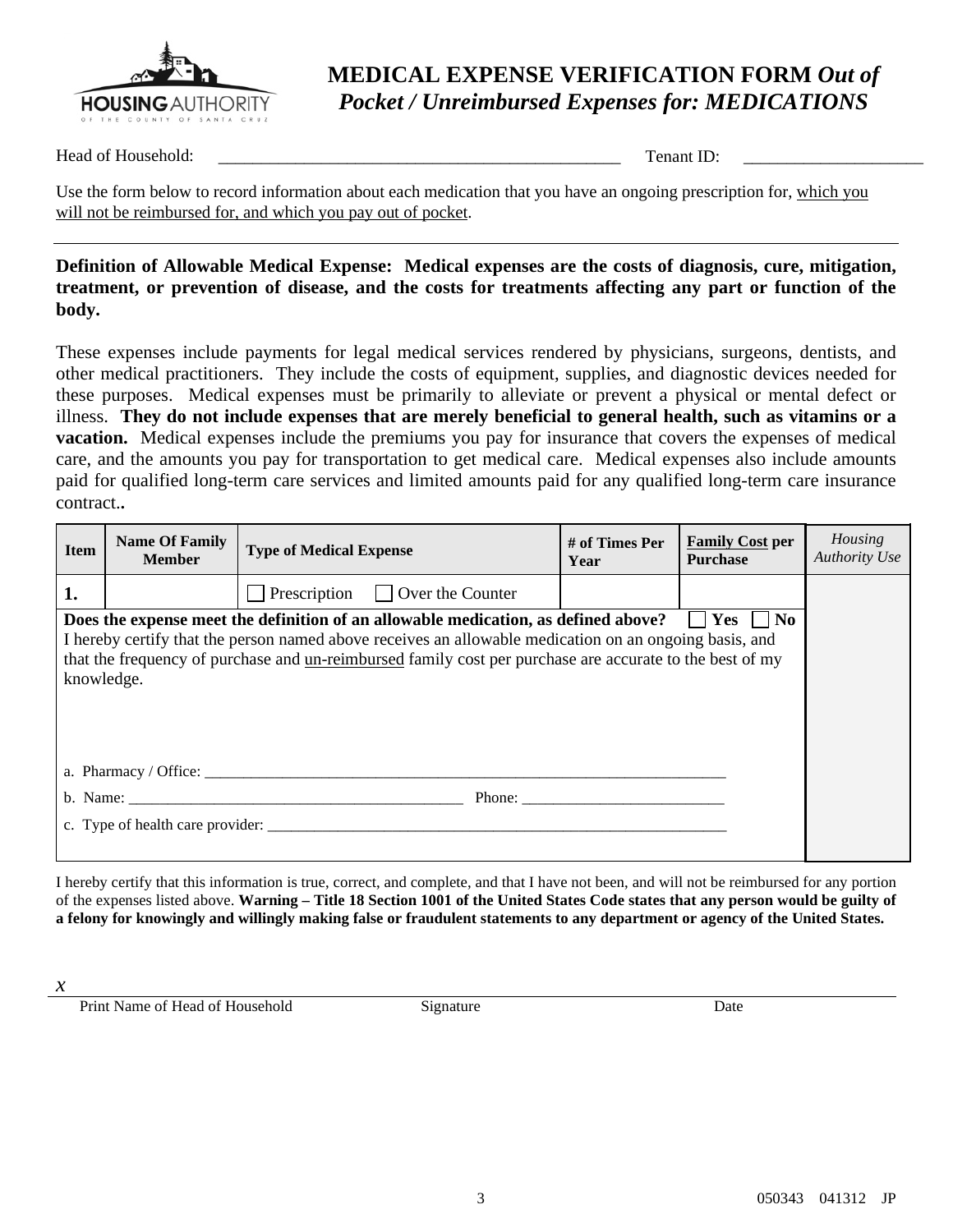

### **MEDICAL EXPENSE VERIFICATION FORM** *Out of Pocket / Unreimbursed Expenses for: HEALTH CARE APPOINTMENTS / PAYMENT PLANS*

Head of Household:  $\Box$  Tenant ID:  $\Box$ 

Use the form below to record information about any ongoing, regularly scheduled health care appointments and / or any unpaid balances with payment plan agreements, which you will not be reimbursed for, and which you pay out of pocket. Information must be verified by a doctor or other health care provider to be considered as a valid medical expense for the purpose of the Medical Expense Deduction.

#### **Definition of Allowable Medical Expense: Medical expenses are the costs of diagnosis, cure, mitigation, treatment, or prevention of disease, and the costs for treatments affecting any part or function of the body.**

These expenses include payments for legal medical services rendered by physicians, surgeons, dentists, and other medical practitioners. They include the costs of equipment, supplies, and diagnostic devices needed for these purposes. Medical expenses must be primarily to alleviate or prevent a physical or mental defect or illness. **They do not include expenses that are merely beneficial to general health, such as vitamins or a vacation.** Medical expenses include the premiums you pay for insurance that covers the expenses of medical care, and the amounts you pay for transportation to get medical care. Medical expenses also include amounts paid for qualified long-term care services and limited amounts paid for any qualified long-term care insurance contract.

| <b>Item</b>                                                                                                                                                                                                                                                                                                                                                                                    | Family<br><b>Member</b> | <b>Type of Medical Expense</b> | <b>Frequency</b><br>of Appt./<br><b>Payment</b> | <b>Family Cost</b><br>per Appt./<br><b>Payment</b> | <b>Current</b><br><b>Balance</b> (if<br>applicable) | Housing<br><b>Authority Use</b> |
|------------------------------------------------------------------------------------------------------------------------------------------------------------------------------------------------------------------------------------------------------------------------------------------------------------------------------------------------------------------------------------------------|-------------------------|--------------------------------|-------------------------------------------------|----------------------------------------------------|-----------------------------------------------------|---------------------------------|
| 1.                                                                                                                                                                                                                                                                                                                                                                                             |                         | Regular Appt. Unpaid Balance   |                                                 |                                                    |                                                     |                                 |
| $ $   Yes     No<br>Does the expense meet the definition of an allowable expense, as defined above?                                                                                                                                                                                                                                                                                            |                         |                                |                                                 |                                                    |                                                     |                                 |
| I hereby certify that the person named above has allowable expenses for appointments on an ongoing basis, and / or<br>has an unpaid balance with a payment plan, and that the frequency and un-reimbursed family cost per appointment or<br>payment are accurate to the best of my knowledge.                                                                                                  |                         |                                |                                                 |                                                    |                                                     |                                 |
|                                                                                                                                                                                                                                                                                                                                                                                                |                         |                                |                                                 |                                                    |                                                     |                                 |
| Phone: $\frac{1}{\sqrt{1-\frac{1}{2}}}\left\{ \frac{1}{2} + \frac{1}{2} \frac{1}{2} + \frac{1}{2} \frac{1}{2} + \frac{1}{2} \frac{1}{2} + \frac{1}{2} \frac{1}{2} + \frac{1}{2} \frac{1}{2} + \frac{1}{2} \frac{1}{2} + \frac{1}{2} \frac{1}{2} + \frac{1}{2} \frac{1}{2} + \frac{1}{2} \frac{1}{2} + \frac{1}{2} \frac{1}{2} + \frac{1}{2} \frac{1}{2} + \frac{1}{2} \frac{1}{2} + \frac{1}{$ |                         |                                |                                                 |                                                    |                                                     |                                 |
|                                                                                                                                                                                                                                                                                                                                                                                                |                         |                                |                                                 |                                                    |                                                     |                                 |
|                                                                                                                                                                                                                                                                                                                                                                                                |                         |                                |                                                 |                                                    |                                                     |                                 |

I hereby certify that this information is true, correct, and complete, and that I have not been, and will not be reimbursed for any portion of the expenses listed above. **Warning – Title 18 Section 1001 of the United States Code states that any person would be guilty of a felony for knowingly and willingly making false or fraudulent statements to any department or agency of the United States.** 

*x*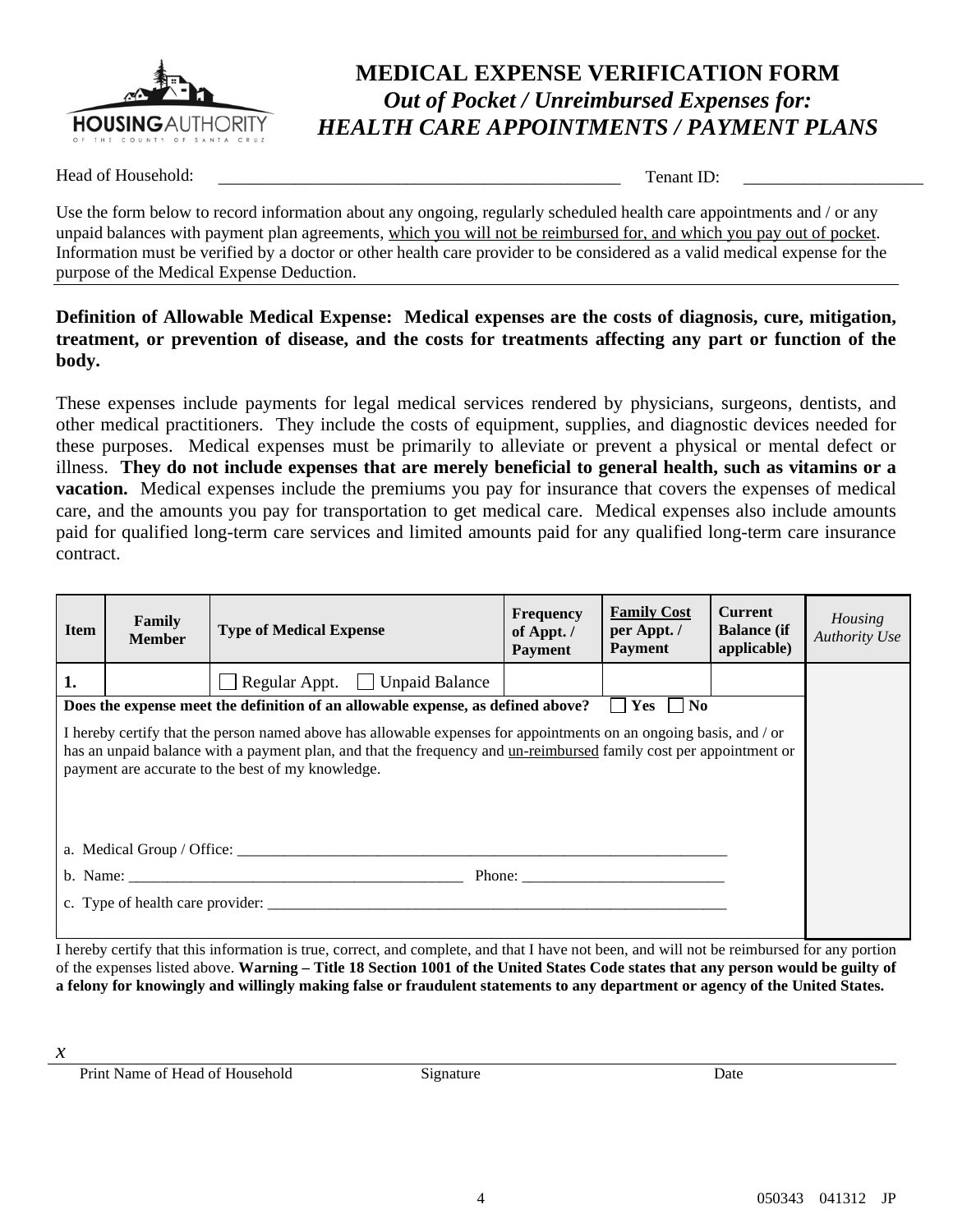

## **MEDICAL EXPENSE VERIFICATION FORM** *Out of Pocket / Unreimbursed Expenses for: MEDICAL INSURANCE PREMIUMS*

Head of Household: \_\_\_\_\_\_\_\_\_\_\_\_\_\_\_\_\_\_\_\_\_\_\_\_\_\_\_\_\_\_\_\_\_\_\_\_\_\_\_\_\_\_\_\_\_\_\_ Tenant ID: \_\_\_\_\_\_\_\_\_\_\_\_\_\_\_\_\_\_\_\_\_

Use the form below to record information about any un-reimbursed, out of pocket medical premiums that you pay on a regular ongoing basis. The information on this form must be accompanied by a current **original** copy of your bill, or proof of payment to be considered as a valid medical expense for the purpose of the Medical Expense Deduction.

| Item | Family<br><b>Member</b> | Name and Address of Insurance Company /<br>Agency that you pay a premium to | # of Times Per<br>Year | <b>Family Cost per</b><br><b>Payment</b> | Housing<br>Authority Use |
|------|-------------------------|-----------------------------------------------------------------------------|------------------------|------------------------------------------|--------------------------|
| 1.   |                         |                                                                             |                        |                                          |                          |
| 2.   |                         |                                                                             |                        |                                          |                          |
| 3.   |                         |                                                                             |                        |                                          |                          |
| 4.   |                         |                                                                             |                        |                                          |                          |
| 5.   |                         |                                                                             |                        |                                          |                          |

I hereby certify that this information is true, correct, and complete, and that I have not been, and will not be reimbursed for any portion of the expenses listed above.

#### **WARNING – TITLE 18 SECTION 1001 OF THE UNITED STATES CODE STATES THAT ANY PERSON WOULD BE GUILTY OF A FELONY FOR KNOWINGLY AND WILLINGLY MAKING FALSE OR FRAUDULENT STATEMENTS TO ANY DEPARTMENT OR AGENCY OF THE UNITED STATES.**

*x*

Print Name of Head of Household Signature Date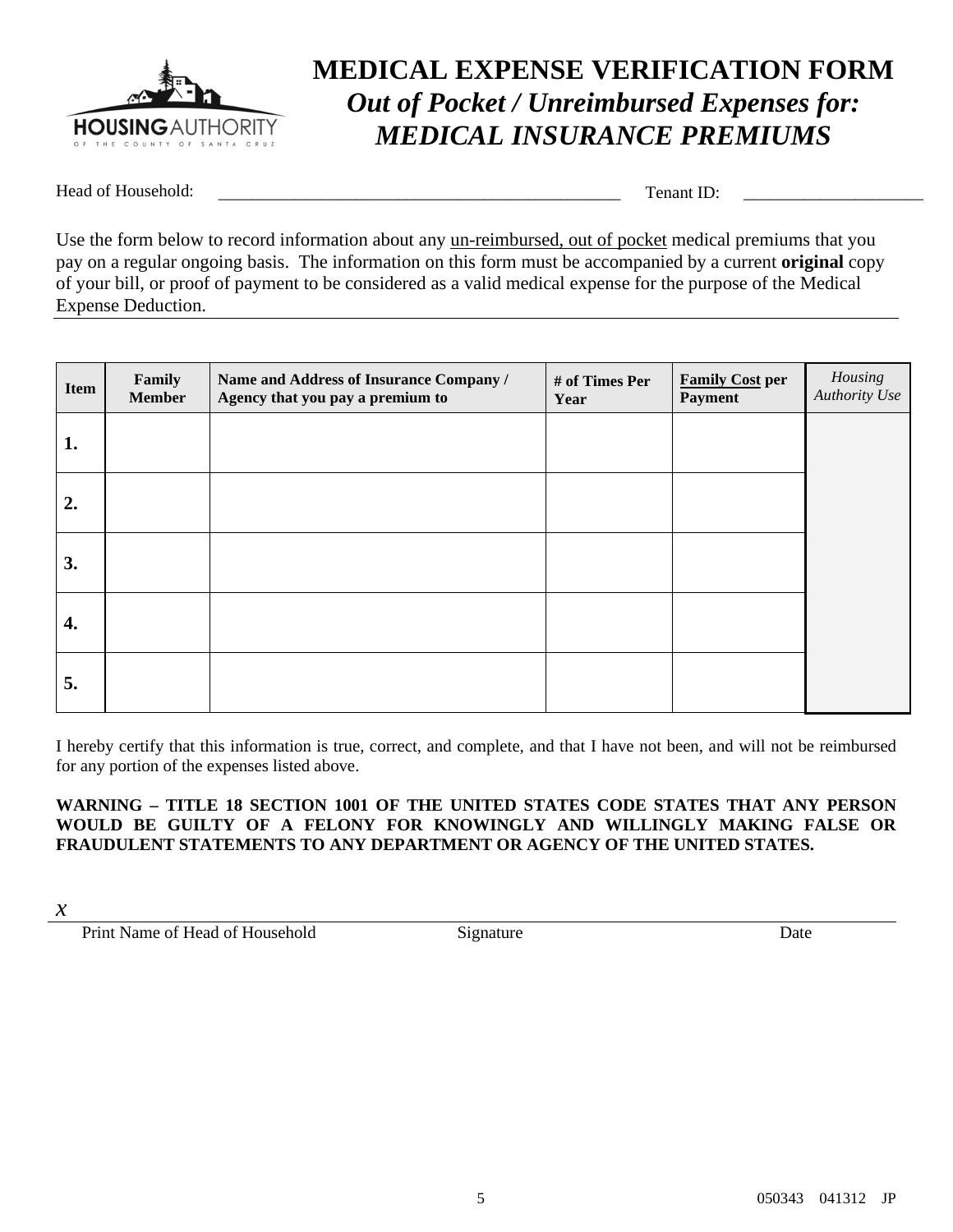

# **MEDICAL EXPENSE VERIFICATION FORM** *Out of Pocket / Unreimbursed Expenses for: ANTICIPATED ONE TIME EXPENSES*

Head of Household: \_\_\_\_\_\_\_\_\_\_\_\_\_\_\_\_\_\_\_\_\_\_\_\_\_\_\_\_\_\_\_\_\_\_\_\_\_\_\_\_\_\_\_\_\_\_\_ Tenant ID: \_\_\_\_\_\_\_\_\_\_\_\_\_\_\_\_\_\_\_\_\_

Use the form below to record information about any anticipated, one time medical expenses for the next twelve months, which you will not be reimbursed for, and which you pay out of pocket. Anticipated one time expenses can include treatments (such as a surgery or procedure) or supplies / equipment (such as eyeglasses).

#### **Definition of Allowable Medical Expense: Medical expenses are the costs of diagnosis, cure, mitigation, treatment, or prevention of disease, and the costs for treatments affecting any part or function of the body.**

These expenses include payments for legal medical services rendered by physicians, surgeons, dentists, and other medical practitioners. They include the costs of equipment, supplies, and diagnostic devices needed for these purposes. Medical expenses must be primarily to alleviate or prevent a physical or mental defect or illness. **They do not include expenses that are merely beneficial to general health, such as vitamins or a vacation.** Medical expenses include the premiums you pay for insurance that covers the expenses of medical care, and the amounts you pay for transportation to get medical care. Medical expenses also include amounts paid for qualified long-term care services and limited amounts paid for any qualified long-term care insurance contract.

|                                                                                                                                                                                                      | <b>Family Member</b>   Type of Medical Expense | <b>Family Cost</b> | Scheduled /<br><b>Expected Date</b> | Housing<br><b>Authority Use</b> |  |
|------------------------------------------------------------------------------------------------------------------------------------------------------------------------------------------------------|------------------------------------------------|--------------------|-------------------------------------|---------------------------------|--|
|                                                                                                                                                                                                      | Treatment / Procedure Equipment / Maintenance  |                    |                                     |                                 |  |
| Do you expect to pay in full, or have a payment plan? $\Box$ Pay in Full $\Box$ Payment Plan                                                                                                         |                                                |                    |                                     |                                 |  |
| If you expect a payment plan, please state the expected frequency and amount of payments.                                                                                                            |                                                |                    |                                     |                                 |  |
|                                                                                                                                                                                                      |                                                |                    |                                     |                                 |  |
|                                                                                                                                                                                                      |                                                |                    |                                     |                                 |  |
| Does the expense meet the definition of an allowable expense, as defined above? $\Box$ Yes $\Box$ No                                                                                                 |                                                |                    |                                     |                                 |  |
| I hereby certify that the person named above has scheduled or anticipates an allowable expense, and that<br>the family cost and scheduled or expected date are accurate to the best of my knowledge. |                                                |                    |                                     |                                 |  |
|                                                                                                                                                                                                      |                                                |                    |                                     |                                 |  |
|                                                                                                                                                                                                      |                                                |                    |                                     |                                 |  |
|                                                                                                                                                                                                      |                                                |                    |                                     |                                 |  |

I hereby certify that this information is true, correct, and complete, and that I have not been, and will not be reimbursed for any portion of the expenses listed above. **Warning – Title 18 Section 1001 of the United States Code states that any person would be guilty of a felony for knowingly and willingly making false or fraudulent statements to any department or agency of the United States.** 

*x*